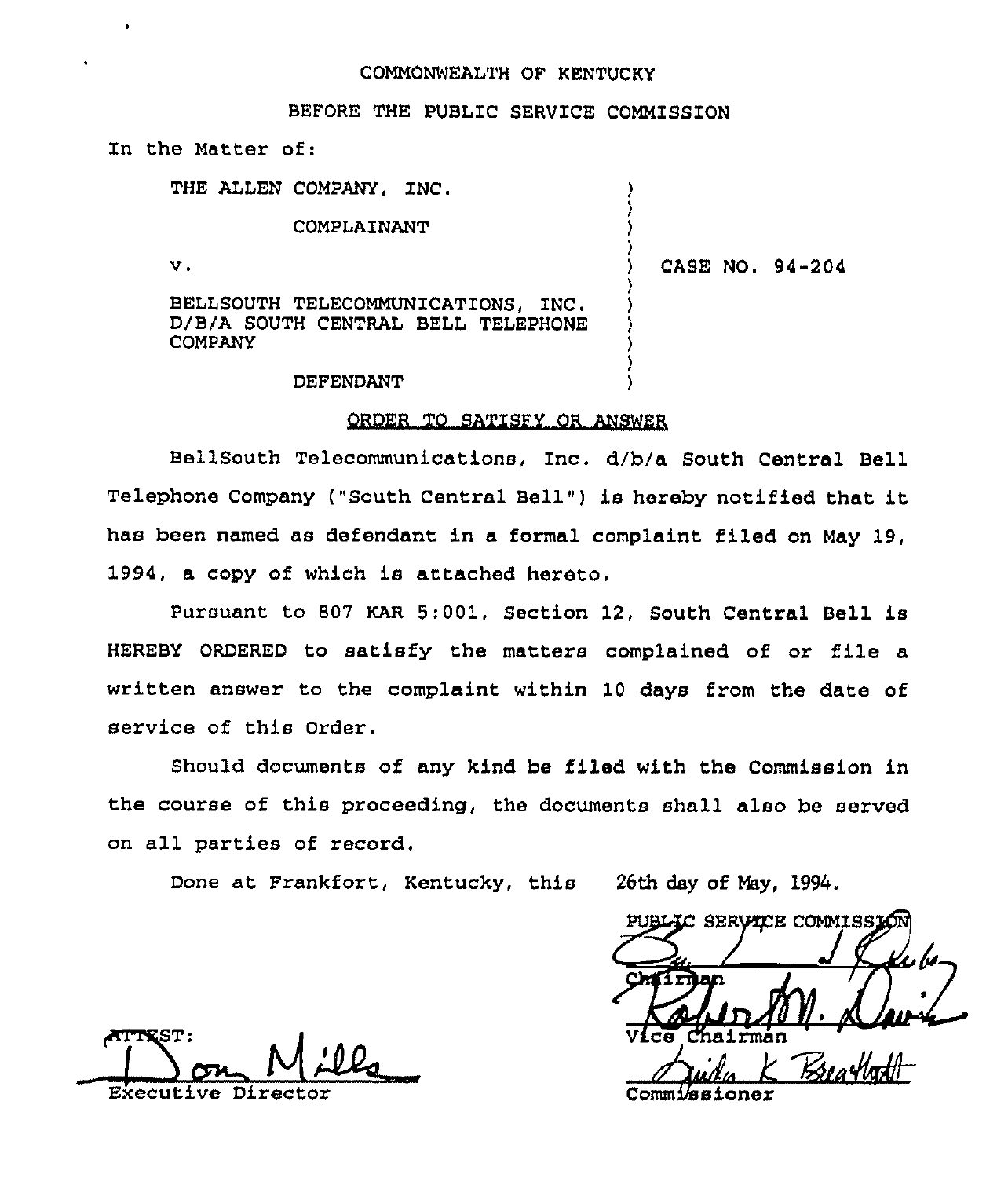

### CONNONNEALTH OF KENTUCKY

### BEFORE THE PUBLIC SERVICE COMMISSION

# **MAY 19 1994**

**RECEIVED** 

**PUBLIC SERVICE COMMISSION** 

94-204

THE ALLEN COMPANY, INC. (Your Full Name) COMPLAINANT VS. **BELL SOUTH** SOUTH CENTRAL BELL TELEPHONE (Name of Utility)

In the Matter of:

**DEFENDANT** 

## COMPLAINT

The complaint of The Allen Company, Inc. respectfully shows:

The Allen Company, Inc. (Your Full Name)  $(a)$ 

P 0 Box 537. Winchester, Kentucky 40392

Bell South South Central Bell Telephone  $(b)$ (Name of UEIlley)

> P O Box 32410, Louisville, Kentucky 40232 (Address of Utility)

South Central Bell has notified The Allen Company that it will<br>(Describe here, attaching additional sheets if  $(c)$ **That:** 

discontinue present service to The Allen Company, Inc. at it's necessary, the specific act, fully and clearly, or facts

Boonesboro Quarry location at Ford, Kentucky and only provide service that are the reason and basis for the complaint.)

to an off site location adjacent to the site because of safety reasons.